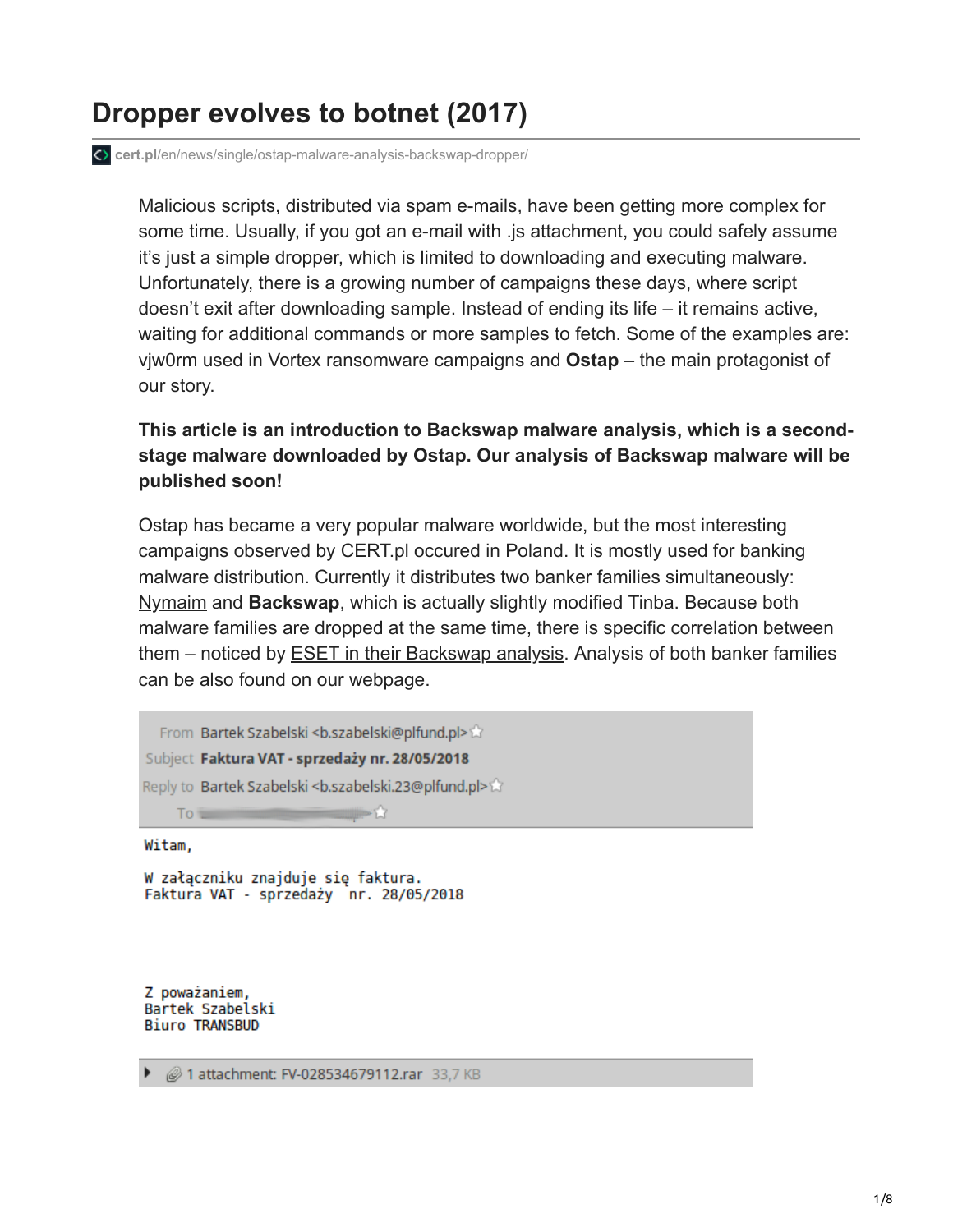from 2018-05-23

ostap

| <b>Relations</b> |                                          |                      |
|------------------|------------------------------------------|----------------------|
| parent           | 3a5e2e2a6116894321528ccd94e5fb977cf292f7 | ripped:ostap         |
| child            | 7ca824baa468945876ec1479398873fbf87d37a9 | ostap drop<br>nymaim |
| child            | a6f36caec8bf9da557b8237d87d9036f6e414cba | ostap_drop tinba     |
| child            | e338ecad0e4a522e7457f015f00ec2e96563e2e1 | ostap_drop<br>nymaim |
| child            | 942984f6d937c3142dad42efeba718a85d9b2403 | ostap_drop tinba     |
| child            | 97256a28210f72456f7c82a14fbc953f0d65df4d | tinba<br>ostap drop  |

Script is delivered as a compressed attachment (fake invoice). It has an .rar extension, but don't be fooled – actually it's an ACE archive. This is a very usual technique, used to mislead some automatic analyzers, which identify a file type by its extension. Despite that, WinRAR is able to recognize the real archive format, so victims don't have any problems to execute the Ostap script using that software.

The archive contains a JSE file, which is an encoded JScript. Because of the obfuscation method used (characteristic for this malware), file is rather large, and can exceed several hundred kilobytes in size.

#### **First Ostap campaigns (2016)**

First campaigns were observed by CERT.pl in May 2016. In the first versions, Ostap was just a simple dropper, which uninstalls itself after completing its mission. The characteristic part was the obfuscation method mentioned before – strings were completed char-by-char using complex expressions evaluated by JScript interpreter.

After deobfuscation:

During execution – script was performing few actions:

- Shows message The document is corrupted and cannot be opened
- Adds itself to the Startup folder oShell['NameSpace'](7), which ensured automatic execution on logon (in case the file was not available immediately)
- Tries to download and execute EXE file from URL https://217.28.218.217/YOP634EFARRR/q64.php? add=gtyhbncdfewpnjm9oklmnfdrtqdczdfgrt&<random number>. In case of failure – it tries again every 80 seconds.
- After successful download and instalation removes itself from Startup and deletes downloaded file, ending its existence on compromised host.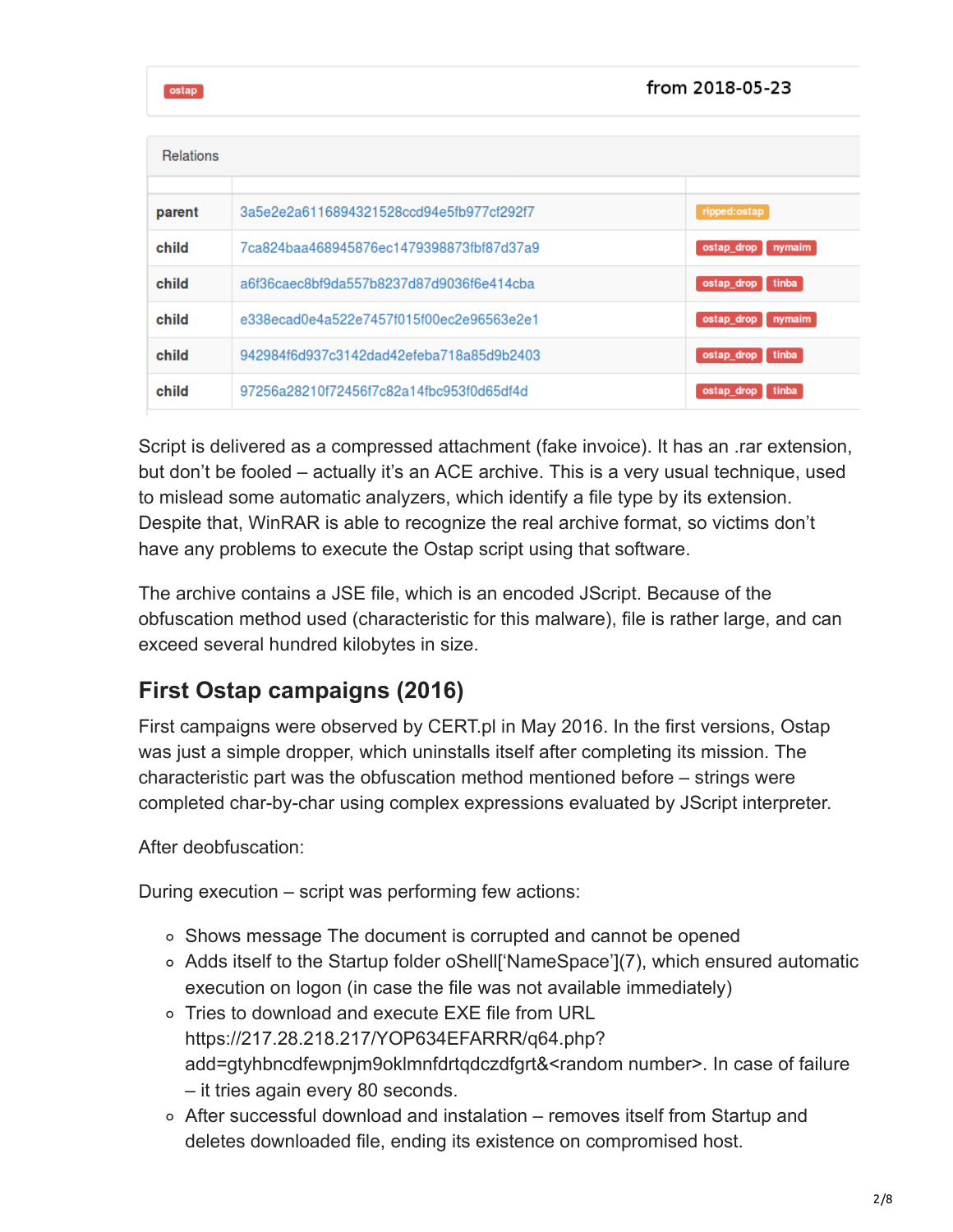So, at first, Ostap was just simple dropper, but pretty characteristic (e.g. because of add= argument containing campaign identifier, obfuscation, URL format). Samples downloaded by Ostap weren't usually available immediately after the beginning of the campaign and they were distributed only for a short period of time. Downloaded malware samples were usually bankers: [KBot](https://www.cert.pl/news/single/newest-addition-a-happy-family-kbot/) and [Gozi ISFB](https://lokalhost.pl/talks/botconf2016/)

A month later – in June 2016, we found next version of Ostap, sending additional information about victim environment.

C&C address was slightly different and contained more fields:

Meaning of each field is described below:

- hash from the Startup path and computer name (uid)
- operating system version (based on Users substring existence in %HOMEPATH%) – ver
- additional request was sent after successful download (out=1)

C&C was delivering malware encoded in Base64. Ostap was perfoming some decoding using the built-in certutil command. Also, new version contained some failsafe methods of malware execution:

Criminals were showing their (kind of) creativity, sometimes adding a bitmap file to ACE archives.



A few months later, script started to deliver various types of banking malware such as Tinba, Ramnit or ISFB. Since then, Ostap (named after ostap.php script name) was slowly becoming serious piece of malware.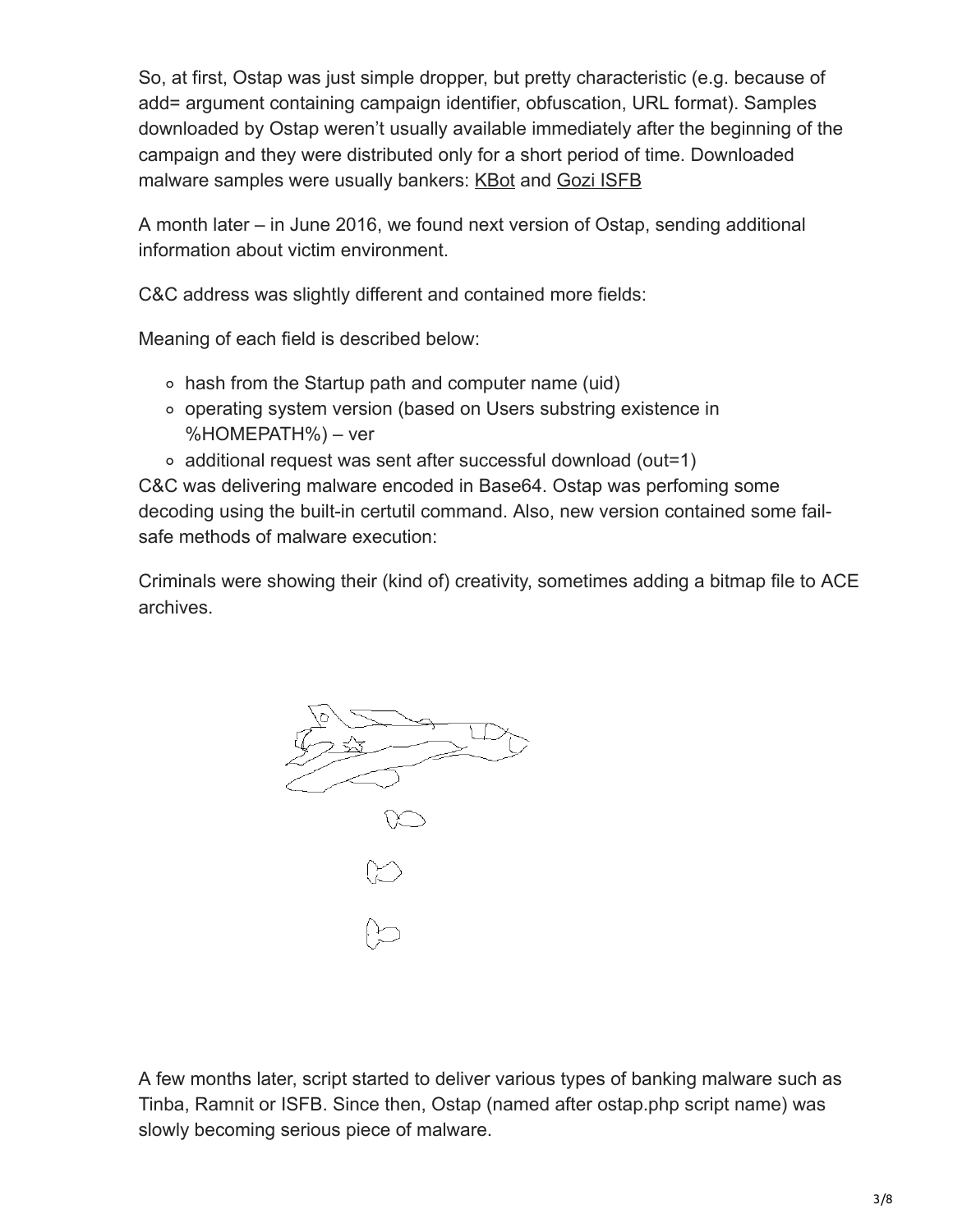Because of the variety of samples and number of parallel campaigns, we began to suspect that Ostap is used as distribution service and delivered software is not associated with single actor. From 2016, Ostap was getting more and more active.

From the half of 2017, Ostap became more powerful. The first thing developed in 2017 version were several anti-analysis techniques.

### **Gathering information about execution environment**

Before Ostap launches – malware executes WMI query, requesting for active processes list, user name, domain name, version of operating system etc.

Output from sysInfo and procInfo is then concatenated:

Then, Ostap looks for occurences of several names characteristic for analysis tools and sandbox environments:

If a characteristic name is found, Ostap calls document.alert method. Object document doesn't exist in Windows Script Host context (it is seen only in web browsers) which raises an unhandled exception, stopping the execution.

After gathering information from WMI – script copies itself to Startup and goes to the main part.

#### **Communication with C&C (downloading malicious samples)**

URL pattern used by Ostap from 2017 was very similar. However, few communication aspects changed from the 2016 version.

- Request method changed from GET to POST
- Ostap sends fetched sysInfo+procInfo as request body
- Argument names were shortened (uid becomes u)

C&C server sends additional information about blob format and method of sample execution:

- File could be sent raw or Base64-encoded (Content-Transfer-Encoding was set to binary or base64)
- There were few methods of execution, based on you\_god\_damn\_right HTTP response header value (actual name differs depending on the malware version)

Yup, Ostap is full of "Breaking bad" quotes.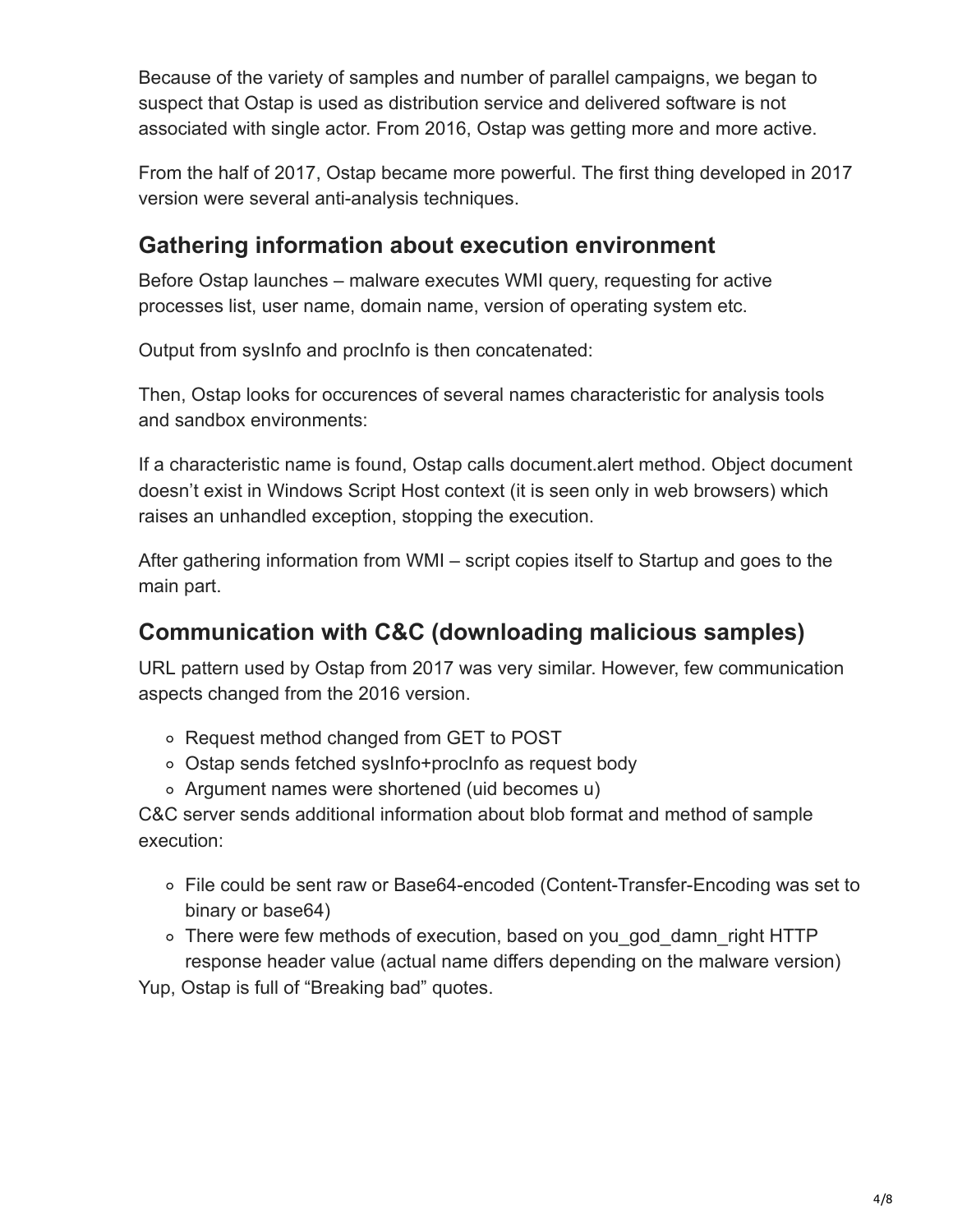

Possible values of you god damn right are:

- $\circ$  0 file is an update (replace the original script and execute, closing itself)
- $\circ$  1 run DLL file (with secret Function as entrypoint)
- 2 install software silently with Administrator privileges (MSI installer)

By default, fetched file was run using cmd /c start <file path>

After successful installation – script removes all files from TEMP folder which were potentially associated with fetched sample (*.exe,* .gop – base64 encoded, *.txt,* .log, \*.jse – update)

#### **Destructive propagation on removable media and network shares**

If creation of file after download was unsuccessful (file still doesn't exist under expected location) – Ostap becomes more nasty than usual.

At the beginning, script was preparing a list of files with specified extensions, which are located on removable media and mounted network shares. List of files found was written to temporary file saymyname.txt.

Then, based on that list – all files were deleted and replaced by Ostap copy (with preserved name and added .jse extension). The purpose was probably to "punish" incautious analysts, which can accidentally trigger that code by script modifications.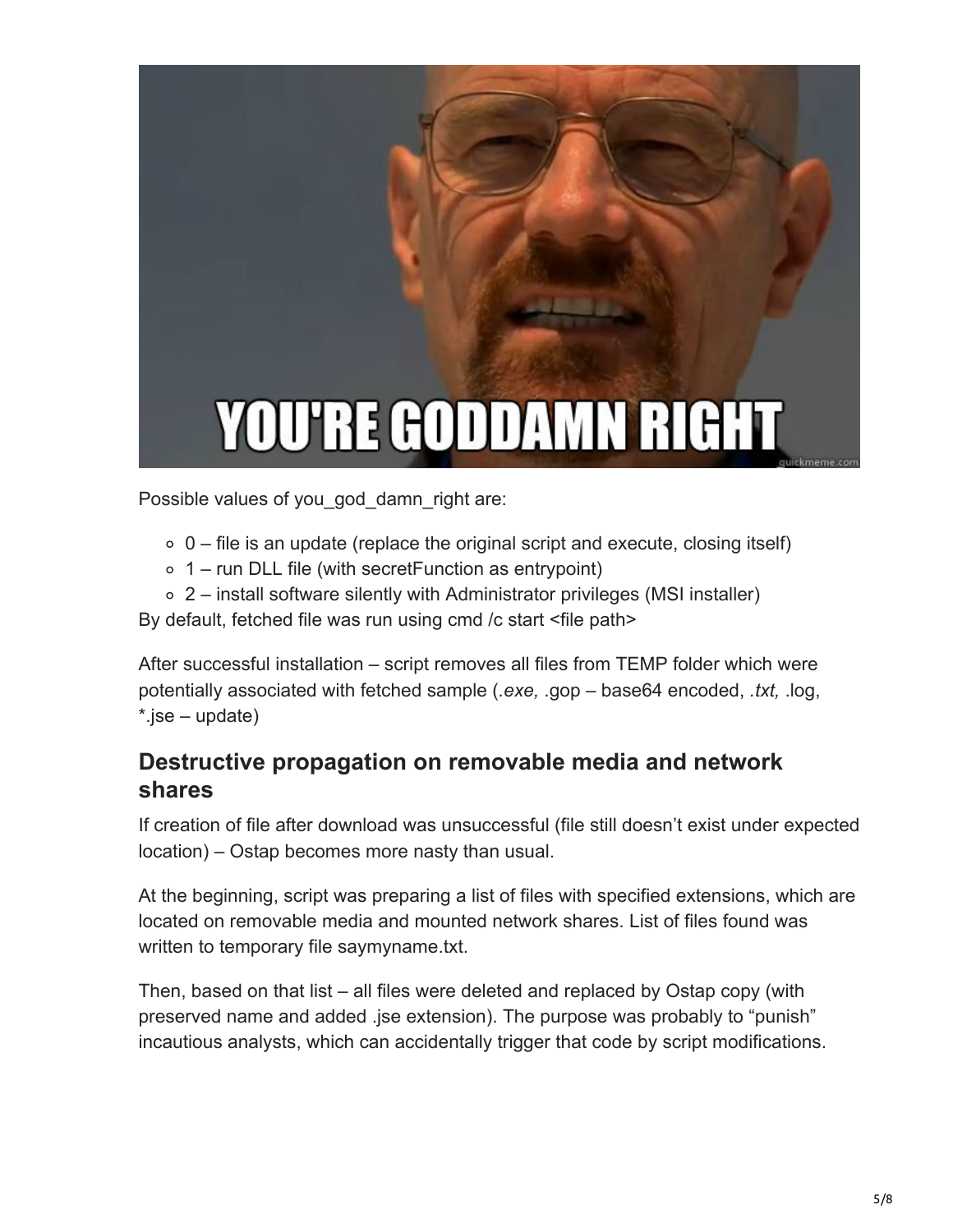

### **Persistence**

Starting from 2017, Ostap doesn't erase itself after successful download anymore. Using self-update capabilities, malware persists on infected machine, serving banking malware from various families. The victim becomes a part of distribution botnet.

### **Current version (2018)**

Currently, Ostap is one of the most active families targeting the online banking customers in Poland. Malware code is being constantly developed and improved.

Version from 2018 has added few more methods of sandbox detection:

- Malware doesn't execute on Windows XP
- Ostap verifies length of process list (>1500 characters is needed, which was efective against emulation using tools like [box-js](https://github.com/CapacitorSet/box-js))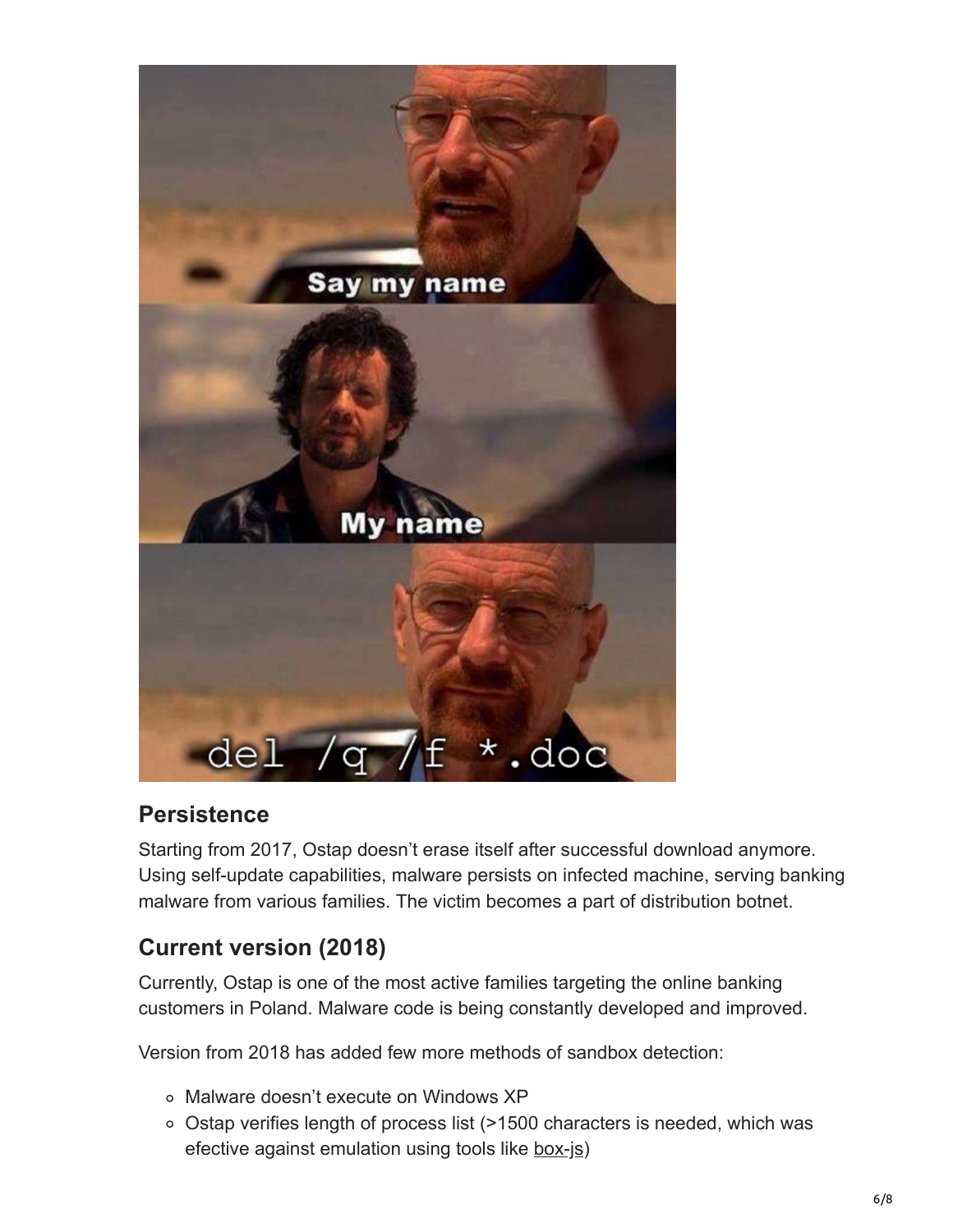Few strings were added to blacklist:

If a sandbox substring was detected:

- $\circ$  Malware executes ploha<sup>r</sup> show'l ('No more half-measures.'); which triggers undefined variable exception (ploha doesn't exist in the code)
- $\circ$  If exception is not raised (or handled externally) Ostap tries to terminate script using WScript.Quit()
- $\circ$  If script is still working "destructive propagation" is activated

Destructive propagation has additional condition now – if file creation was unsuccessful and sandbox was detected without script termination, malware starts removing files.

The URL address was also slightly changed:

Now, the add parameter isn't the campaign identifier – that role is taken over by DeretghrttLolookest75=awsedrftgyhujiko, which changes depending on the sample.

In latest version – HTTP execution method header is also different: We\_are\_done\_when\_I\_say\_we\_are\_done, as well as message displayed after executing script first time, which changed to PDF Error: The document could not be

printed..



## **Summary**

Ostap shows how simple dropper script can evolve into real botnet malware. In summary, here is the listing of characteristic elements for Ostap malware:

Distribution via large-sized JSE files, delivered as ACE archives with .rar extension